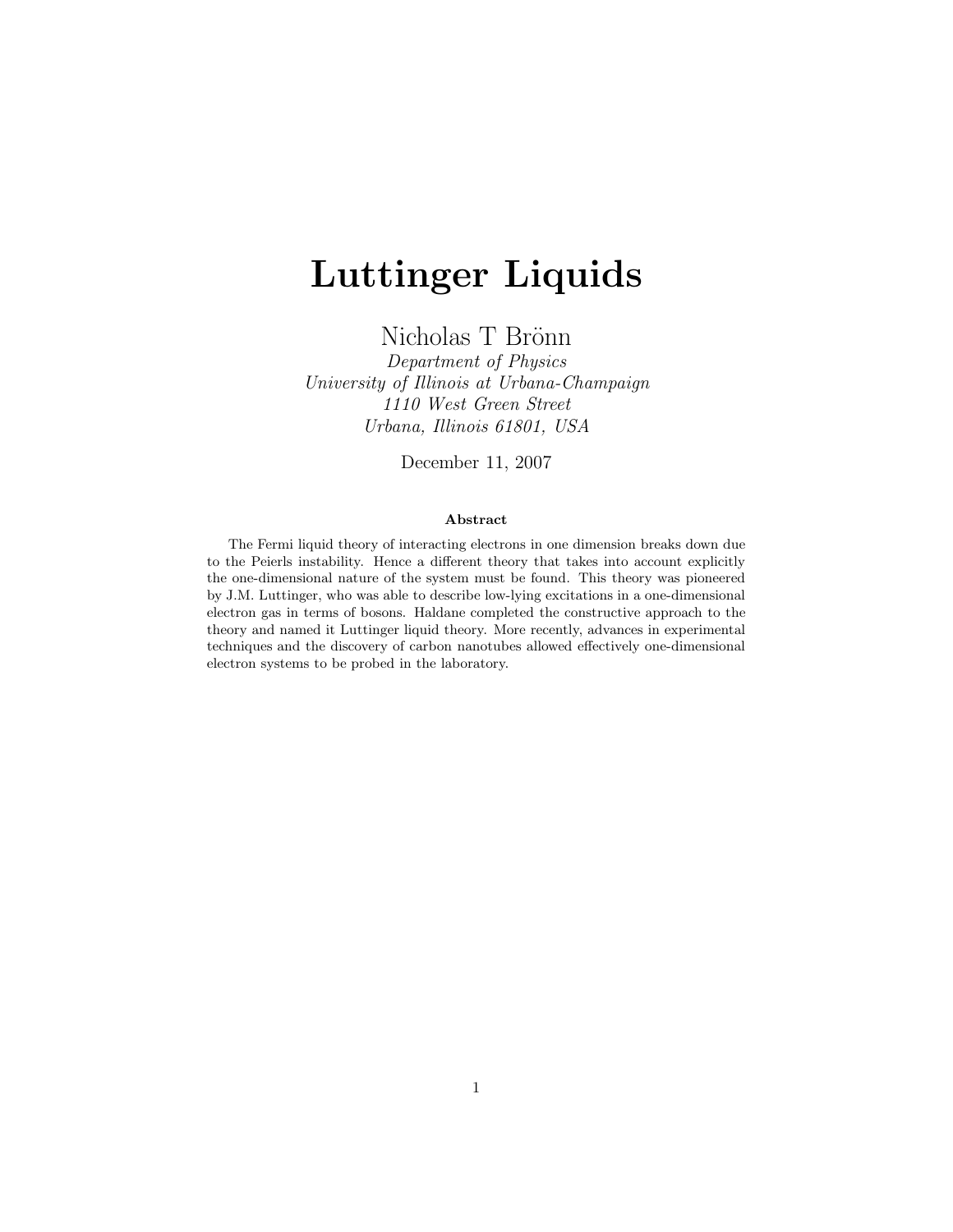

Figure 1: Particle-hole excitations in one dimension [1].



Figure 2: Particle-hole excitations in two dimensions[1].

# 1 Introduction

## 1.1 Inadequacy of Fermi Liquid Theory in One Dimension

In one dimension, the Fermi surface consists of just two points at  $\pm k_F$ . The fact that each branch of the Fermi surface can be mapped on the other by a single wavevector  $\pm 2k_F$ produces a singular particle-hole response at  $2k_F$  known as the Peierls instability. To see why this is a problem in one dimension, images of the Fermi surfaces and particle-hole excitations are depicted in Fig. 1 and Fig. 2 for one- and two-dimensions respectively. The constriction of the one-dimensional picture is responsible for the breakdown of Fermi liquid theory in one dimension. Note that in the two-dimensional picture, the allowed particle-hole excitations are "filled out."

## 1.2 History of Luttinger Liquid Theory

The history of Luttinger liquid theory actually goes back to the work of Tomonaga [2] from 1950, where he posited that excitations in one-dimensional systems could be described by a "quantized field of sound waves" or phonons. While this is true, it is more accurate to call these excitations plasmons after the work of Bohm and Pines (1953). Luttinger developed this theory into a model that he incorrectly solved in 1963 [3]. By failing to properly address the infite-dimensionality of the Hilbert space that changes the commutators of field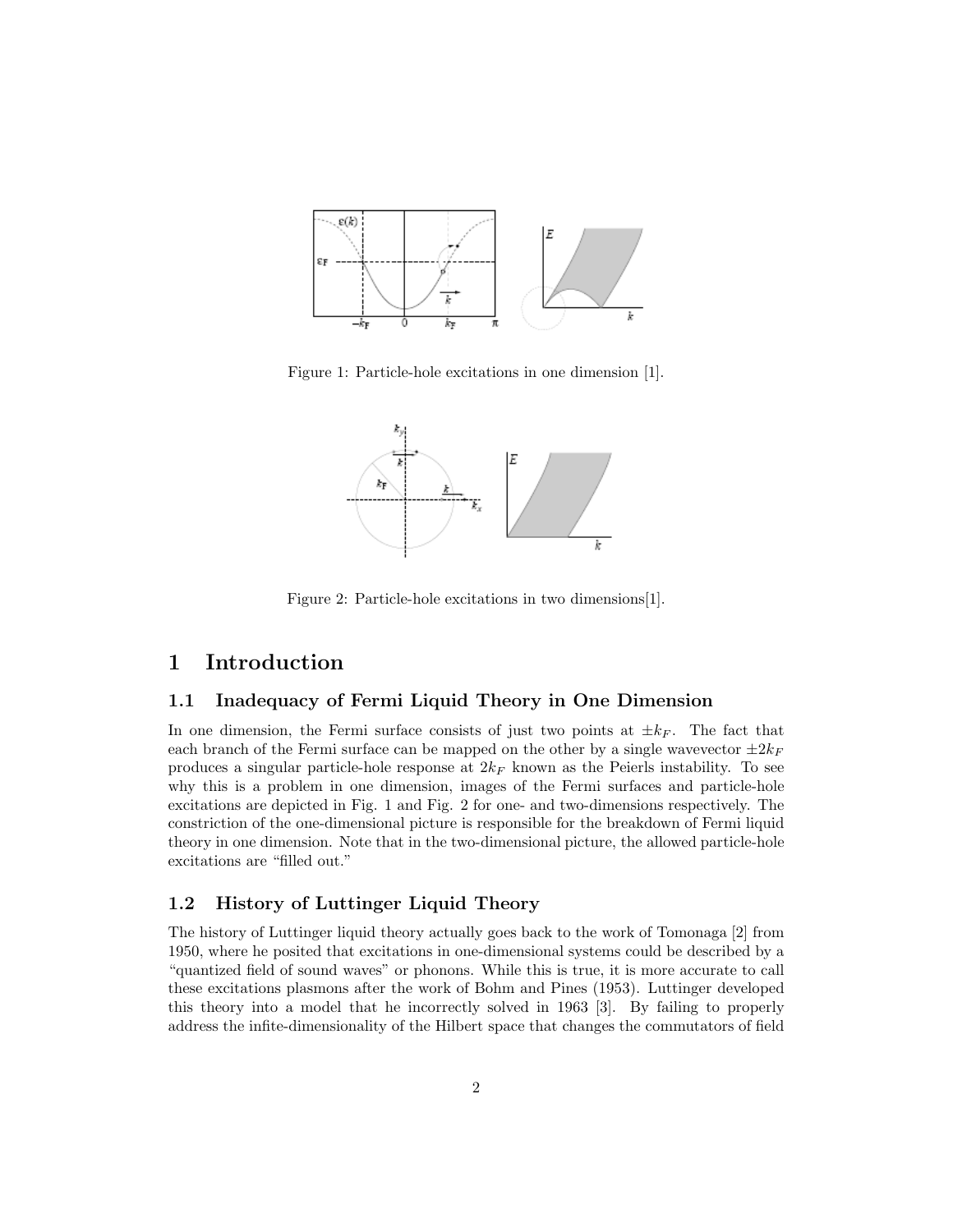operators, he derived that the excitations were the same for interacting and non-interacting electron systems. Mattis and Lieb [4] fixed this problem in 1965, correctly writing down the field operators. Haldane [5] coined the term 'Luttinger liquid' (sometimes also called a 'Tomonanga-Luttinger liquiud') in 1981 and discovered a nice physical interpretation of what the bosonization of the one-dimensional fermion excitations means. The next section parallels the work of Eggert [6], which was derived from the work of Haldane.

# 2 Bosonization

#### 2.1 Non-interacting system

Given  $c_k$  and  $c_k^{\dagger}$  as the electron annihilation and creation operators respectively, the noninteracting Hamiltonian is given as

$$
H = \sum_{k} \epsilon_k c_k^{\dagger} c_k,
$$

where  $\epsilon_k$  are the single-particle energies. The  $c_k$  and  $c_k^{\dagger}$  obey the usual Fermi anti-commutation relations

$$
\{c_k^{\dagger}, c_{k'}\} = \delta_{kk'} \qquad \{c_k, c_{k'}\} = \{c_k^{\dagger}, c_{k'}^{\dagger}\} = 0.
$$

The field operators corresponding to these annihilation operators are given by the Fourier transform:

$$
\psi(x_j) = \frac{1}{\sqrt{N}} \sum_{k=-\pi/a}^{\pi/a} e^{ikx_j} c_k \qquad c_k = \frac{1}{\sqrt{N}} \sum_{j=1}^N e^{-ikx_j} \psi(x_j),
$$

where k is spaced in increments of  $2\pi/Na$  and  $x_j = ja$ , a the lattice constant (also,  $x_N = \ell$ ). The field operator corresponding to the creation operators is just the Hermitian conjugate of this. The  $\psi(x_j)(\psi^{\dagger}(x_j))$  annihilate (create) a localized Wannier state at lattice site  $x_j$ .

## 2.2 Linearization of the Hamiltonian

The Fermi surface of a one-dimensional electron gas consists of two points, at  $\pm k_F$ . At absolute zero, every state between these two wavevectors is occupied. Around the Fermi surface, we may separate the electrons into right-movers, with  $k \approx k_F$ , and left-movers, with  $k \approx -k_F$ , and linearize their energies as

$$
\epsilon_k \approx \epsilon_F + (k - k_F) \frac{\partial \epsilon_k}{\partial k} \Big|_{k = k_F} + O((k - k_F)^2) \approx v_F(k - k_F)
$$
 for  $k \approx k_F$ 

for the right-movers and

$$
\epsilon_k \approx \epsilon_F + (k + k_F) \frac{\partial \epsilon_k}{\partial k} \bigg|_{k=-k_F} + O((k + k_F)^2) \approx -v_F(k + k_F)
$$
 for  $k \approx -k_F$ 

for the left-movers, where we take the Fermi energy to be zero. Define  $\Lambda$  as the range of validity for this linearization approximation as in Fig. 3, so that the linearized effective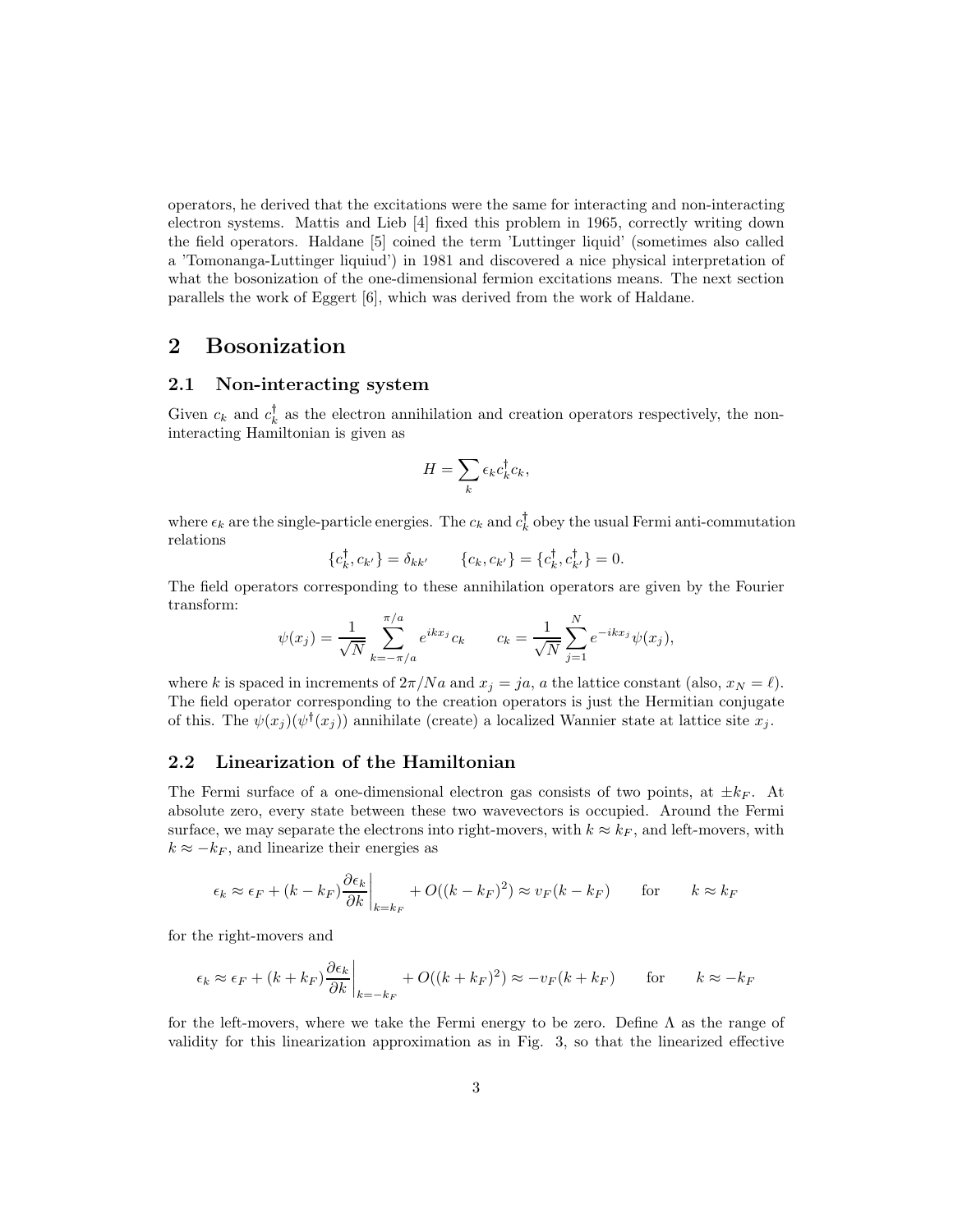

Figure 3: The linear region of the band.

Hamiltonian is

$$
H \approx \sum_{k=k_F-\Lambda}^{k_F+\Lambda} \epsilon_k c_k^{\dagger} c_k + \sum_{k=-k_F-\Lambda}^{-k_F+\Lambda} \epsilon_k c_k^{\dagger} c_k
$$

This expression may be made more concise if we define new quantum operators

$$
c_k^R = c_{k_F + k} \qquad c_k^L = c_{-k_F + k}
$$

for  $|k| < \Lambda$  as right- and left-moving annihilation operators by shifting the original ones relative to the Fermi wavevector points. Then the linearized Hamiltonian may be written as

$$
H = \sum_{k=-\Lambda}^{\Lambda} v_F k (c_k^{R\dagger} c_k^R - c_k^{L\dagger} c_k^L).
$$

We also find that the original fermion field operator splits into right- and left-moving parts:

$$
\psi(x_j) = \frac{1}{\sqrt{N}} \sum_{k} e^{ikx_j} c_k
$$
  
\n
$$
= \frac{1}{\sqrt{N}} \left( \sum_{k=k_F-\Lambda}^{k_F+\Lambda} + \sum_{k=-k_F-\Lambda}^{-k_F+\Lambda} \right) e^{ikx_j} c_k
$$
  
\n
$$
= \frac{1}{\sqrt{N}} \left( e^{ikFx_j} \sum_{k} e^{ikx_j} c_k^R + e^{-ikFx_j} \sum_{k} e^{ikx_j} c_k^L \right)
$$
  
\n
$$
= \sqrt{a} (e^{ikFx_j} \psi^R(x_j) + e^{-ikFx_j} \psi^L(x_j)),
$$

where we have defined

$$
\psi_R(x_j) = \frac{1}{\sqrt{\ell}} \sum_k e^{ikx_j} c_k^R \qquad \psi_L(x_j) = \frac{1}{\sqrt{\ell}} \sum_k e^{ikx_j} c_k^L.
$$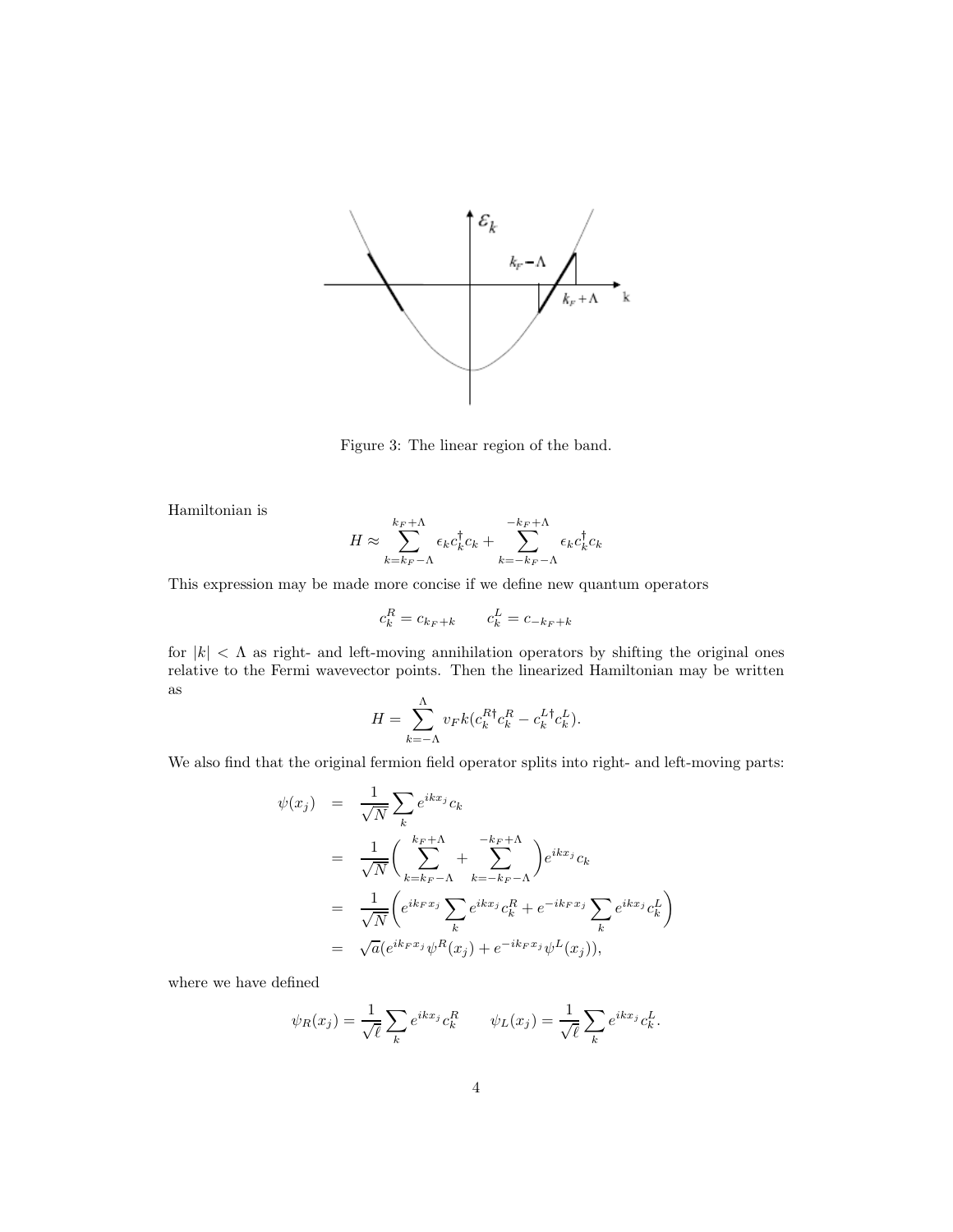

Figure 4: Particle-hole excitations

We have not explicitly labelled the range of summation in this expression for a reason. Although we have explicitly introduced a cut-off because we only care about low-lying excitations, we can include all the states  $-\infty < k < \infty$  explicity because we will always limit ourselves to low-level excitations, hence the added states outside the cut-off will never contribute to any physical excitation. Primarily we do this so that the Fourier transform of the right- and left-moving field operators may be represented by the continuous integral

$$
c_k^{R/L} = \frac{1}{\sqrt{\ell}} \int_0^{\ell} e^{-ikx} \psi_{R/L}(x) dx.
$$

It should also be noted that by including all these state, the anti-commutator

$$
\left\{\psi_{R/L}^{\dagger}(x),\psi_{R/L}(y)\right\}=\delta(x-y)
$$

is normalized as a delta function as opposed to being dependent on the cut-off  $\Lambda$ .

#### 2.3 Excitation Spectrum

In this section we will show how excitations of a one-dimensional Fermi gas at absolute zero may be thought of as bosonic occupation numbers. This will be done by construction of the excited state in Fig. 4. First, we consider only right-moving electrons, and temporarily drop the superscript  $R$  on the operators. For simplicity we replace the subscript on the creation/annihilation operators by excitation mode, i.e.  $c_0$  corresponds to annihilating the electron at  $k = k_F, c_1$  corresponds to creating an electron in the 1st excited state, such that the state created in Fig. is described by

$$
c_0c_1^{\dagger}c_2^{\dagger}c_4^{\dagger}c_5^{\dagger}c_8^{\dagger}|0\rangle,
$$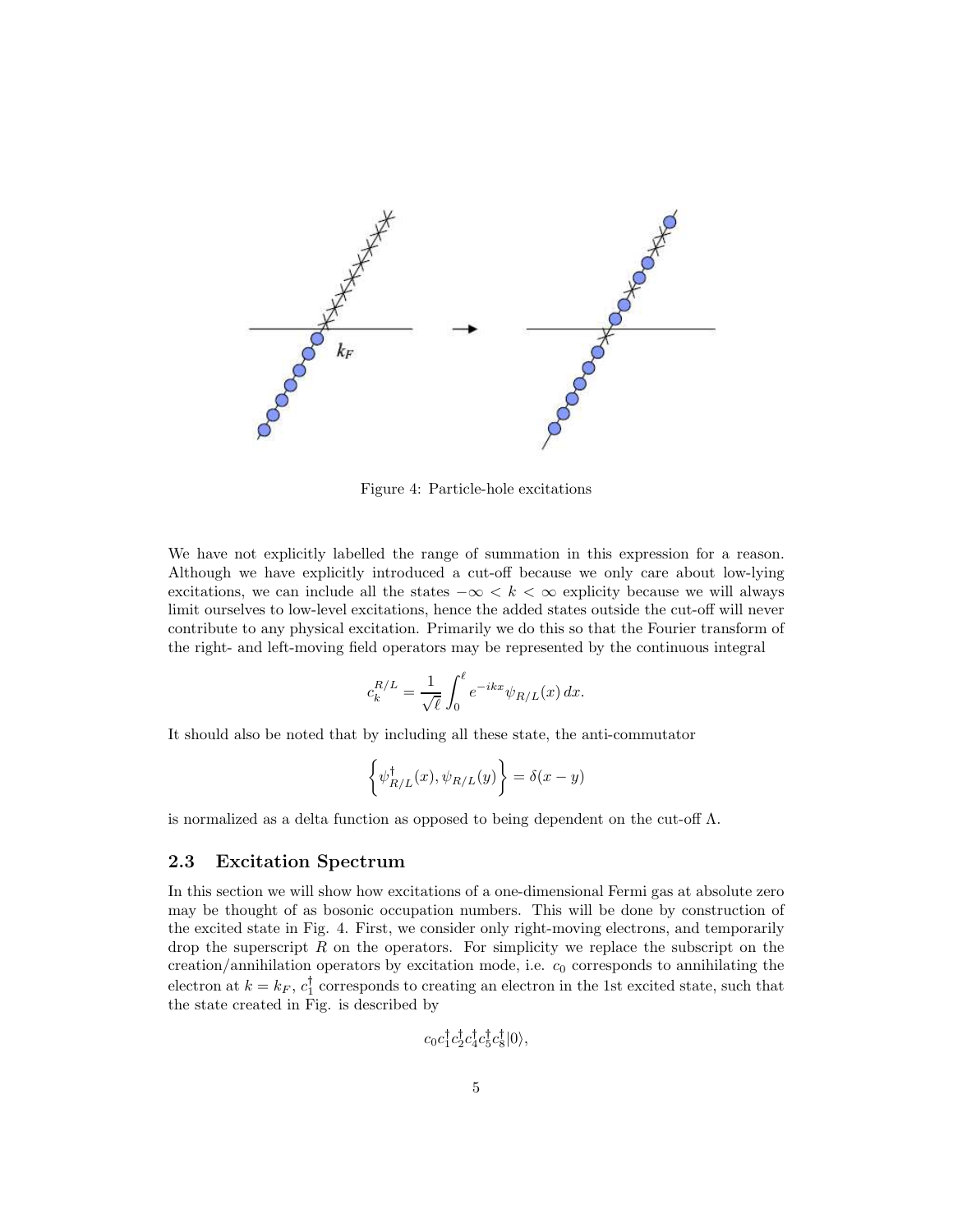

Figure 5: Step one of the bosonization example is to add 4 electrons.

where  $|0\rangle$  is the ground state of the filled Fermi sea. Since the order of operators is important, we write the operators from left to right corresponding to lowest to highest integer. Instead of doing this all at once, we break down this process into steps: Step 1: Create the excited state in Fig. 5 by operating

$$
c_1^\dagger c_2^\dagger c_3^\dagger c_4^\dagger |0\rangle
$$

on the filled Fermi sea. The energy cost of this is

$$
E=\frac{\pi v_F}{N}n_R^2,
$$

where  $n_R$  is the number of right-movers added.

Step 2: Now we shift each of these excitations, starting from the highest to lowest, in order to create particle-hole excitations:

- shift the electron at  $n = 4$  up 4 steps to level 8, with an energy cost of  $E = 1 \times 4 \times$  $2\pi v_F/N$
- shift no electrons up 3 steps
- shift the next two electrons, at  $n = 3, 2$  respectively, up 2 steps to levels 5, 4, with an energy cost of  $E = 2 \times 2 \times 2\pi v_F/N$
- shift the next two electrons, at  $n = 1, 0$  respectively, up 1 step to levels 2, 1, with an energy cost of  $E = 2 \times 1 \times 2\pi v_F/N$

In this step we created the resultant state in Fig. 4

Step 3: Associate each shift of Step 2 with a boson of the same energy, as in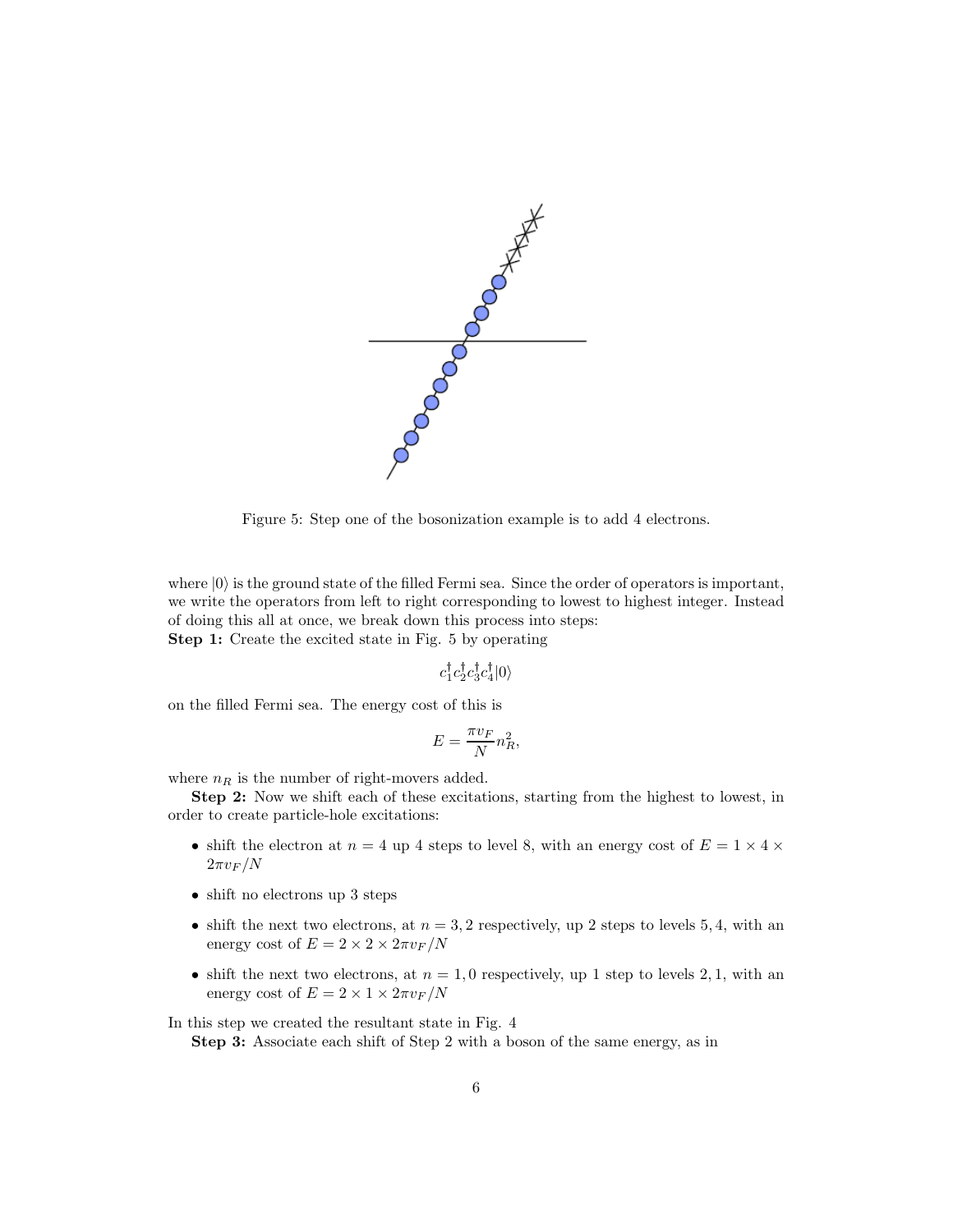- one excited boson on level 4
- no excited bosons on level 3
- two excited bosons on level 2
- two excited bosons on level 1

In this way we can represent particle-hole excitations as bosons. This will be made more rigorous in the next subsection.

#### 2.4 Boson operators

We will now define some boson operators and state some relations between them so that we may write our old fermion operators in terms of these. In order to limit the amount of tediousness in this section, the reader is referred to Ref for derivations of many of these results.

First we define the fermion shifting operators as

$$
\rho_k^R = \sum_{k'} c_{k'+k}^{R\dagger} c_{k'}^R,
$$

which can be seen as shifting all the right-movers up by an amount  $k$ . Since we include all states below  $k_F$ , this creates an analogous situation to Step 1 in the subsection above. Notice that the fermion shifting operator is not Hermitian, indeed  $(\rho_k^R)^{\dagger} = \rho_{-k}^R$ , meaning that the Hermitian conjugate will "annihilate" an excitation by amount  $k$ , which should be expected for bosonic operators. Also consider the commutator

$$
[(\rho_k^R)^{\dagger}, \rho_{k'}^R] = [\rho_{-k}^R, \rho_{k'}^R] = \delta_{kk'} \frac{kN}{2\pi},
$$

where care must be taken in deriving the result for  $k = k'$  due to the infinity of states in the Fermi sea. This result, along with the commutator of the shifting operator with the Hamiltonian,

$$
[H, \rho_k^R] = \sum_{k',k''} v_F k'[c_{k'}^{R\dagger}, c_{k'}^R, c_{k''+k}^{R\dagger} c_{k''}^R] = v_F k \rho_k^R,
$$

gives us the boson algebra and the Hamiltonian in terms of boson operators. We rescale the shifting operators as

$$
b_k^{R\dagger} = i\sqrt{\frac{2\pi}{kN}}\rho_k^R \qquad b_k^R = -i\sqrt{\frac{2\pi}{kN}}\rho_{-k}^R,
$$

and since for left-movers the excitations correspond to  $k < 0$ ,

$$
b^{L\dagger}_k = -i\sqrt{\frac{2\pi}{kN}}\rho^L_{-k} \qquad b^L_k = i\sqrt{\frac{2\pi}{kN}}\rho^R_k.
$$

This gives us the canonical boson commutation relations

$$
[b_k^R, b_{k'}^{R\dagger}] = \delta_{kk'} \qquad [H, b_k^{R\dagger}] = v_F k b_k^{R\dagger},
$$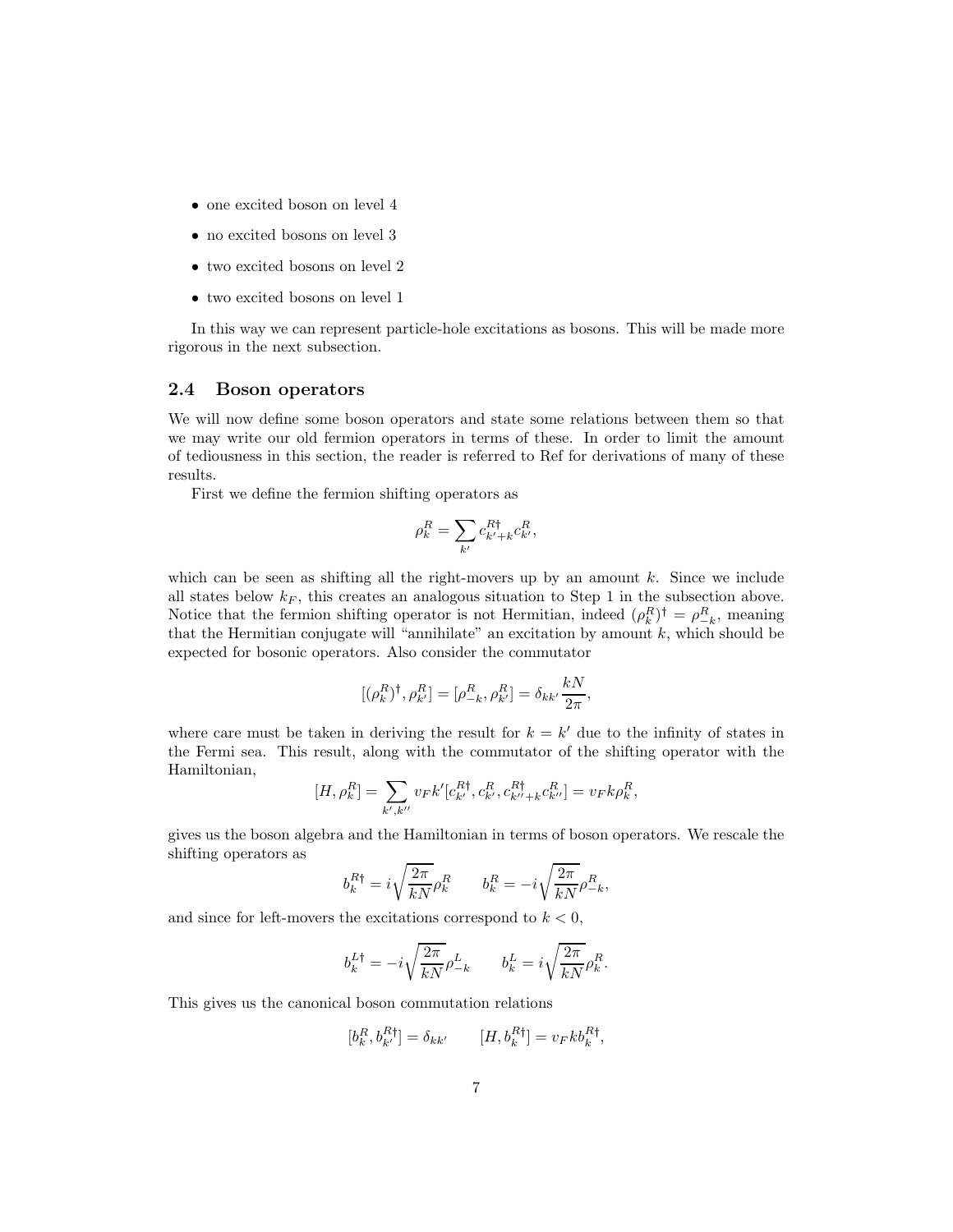from which we may build up the spectrum, and write the Hamiltonian as

$$
H = \sum_{k>0} v_F k \left( b_k^{R\dagger} b_k^R + b_k^{L\dagger} b_k^L \right) + \frac{\pi v_F}{N} (n_R^2 + n_L^2).
$$

Here the second term corresponds to the initial addition of electrons, as in our constructed example, called the zero modes. The terms in the sums correspond to particle-hole excitations are called the oscillation modes.

### 2.5 Fermion operators expressed as boson operators

Using our right- and left-moving fermion fields, we can construct right- and left-moving fermion densities given by

$$
\rho_{R/L}(x) = \psi_{R/L}^{\dagger}(x)\psi_{R/L}(x),
$$

which will turn out to be related to the fermion shifting operators. However, before we continue, we must note that for the ground state,

$$
\langle \rho_R(x) \rangle = \sum_{kk'} e^{-ikx} e^{ik'x} \langle c_k^{R\dagger} c_k^R \rangle = \sum_{k=-\infty}^0 \langle c_k^{R\dagger} c_k^R \rangle = \infty,
$$

that is, there are an infinite number of electrons in our Fermi sea. We can solve this problem by normal ordering, in which we rearrange our operators to subtract off the ground state expectation value,

$$
: \rho_R(x) := \psi_R^{\dagger}(x)\psi_R(x) - \langle \rho_R(x) \rangle.
$$

This is accomplished by moving our fermion annihilation operators to the right for  $k > 0$ and to the left for  $k \leq 0$ , as in

$$
:c_k^{R\dagger}c_k^R:=-:c_k^Rc_k^{R\dagger}:=\left\{\begin{array}{cc} c_k^{R\dagger}c_k^R & k>0\\ -c_k^Rc_k^{R\dagger} & k\leq 0 \end{array}\right..
$$

With this in mind, we can now calculate the Fourier transform of the right-moving fermion densities

$$
\int_0^{\ell} dx \, e^{ikx} : \rho_R(x) := \sum_{k'} : c_{k'+k}^{R\dagger} c_{k'}^{R} := \begin{cases} \rho_k^R & k \neq 0 \\ n_R & k = 0 \end{cases},
$$

which is just the fermion shifting operators for the oscillating modes or number of rightmovers added for the zero mode. By taking the inverse Fourier transform, we have expressions for the fermion densities in terms of boson operators:

$$
\therefore \rho_R(x) := \frac{1}{\ell} \sum_{n=1}^{\infty} \sqrt{n} \left( i b_n^R e^{i\frac{2\pi}{\ell}nx} - i b_n^{R\dagger} e^{-i\frac{2\pi}{\ell}nx} \right) + \frac{n_R}{\ell},
$$

and similarly for the left-movers, but the  $R$  is switched with  $L$  and the signs in the exponentials are opposite. If now we define the boson field operators as

$$
\phi_R(x) = \phi_0^R + Q_R \frac{x}{\ell} + \sum_{n=1}^{\infty} \frac{1}{\sqrt{4\pi n}} \left( e^{i\frac{2\pi n}{\ell}x} b_n^R + e^{-i\frac{2\pi n}{\ell}} b_n^{R\dagger} \right)
$$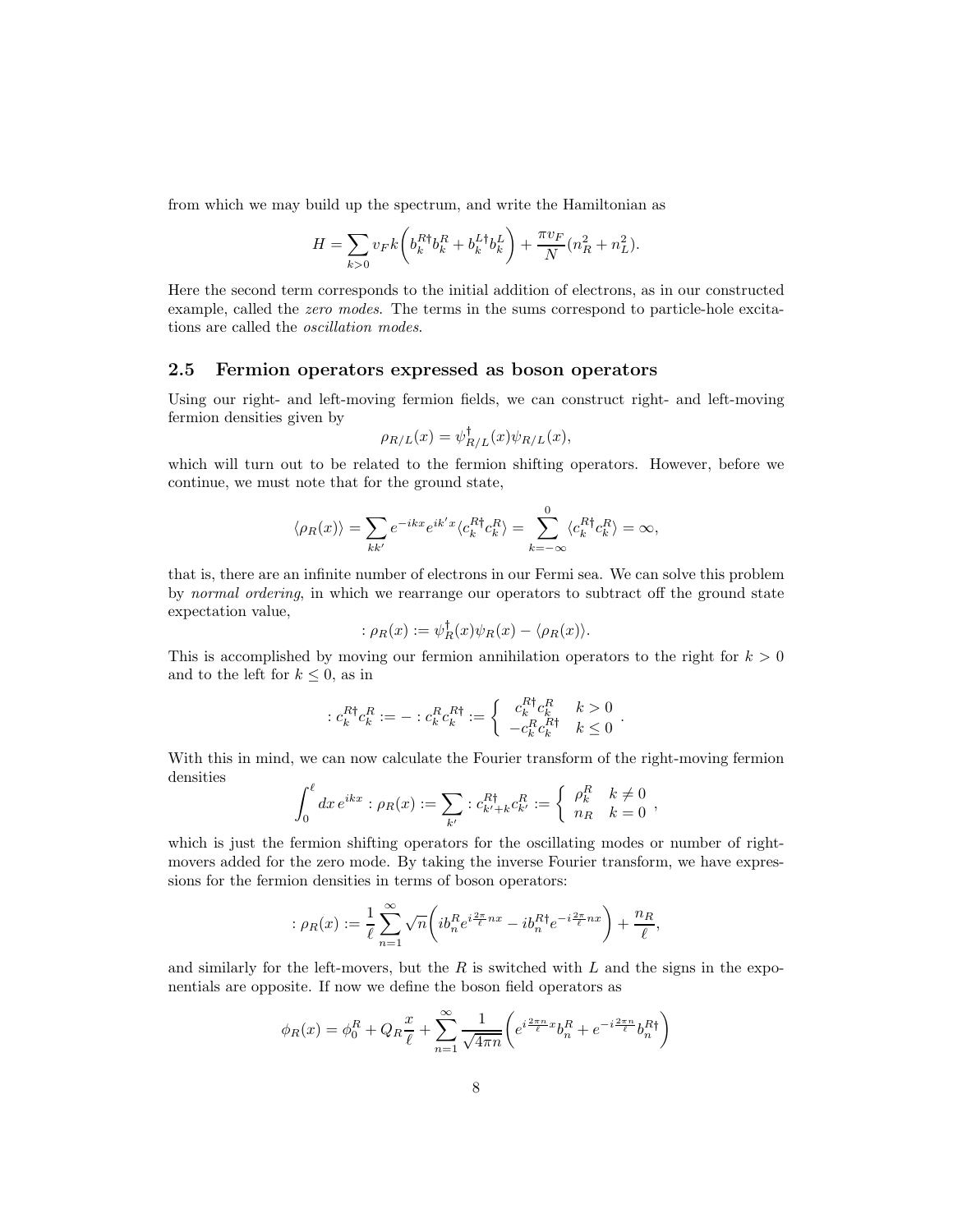

Figure 6: Model of a single-walled carbon nanotube [6].

and simlarly for the left-moving boson field (with  $R$  replaced with  $L$  and opposite signs in the exponentials), then we may write

$$
:\rho_{R/L}(x):=\frac{1}{\sqrt{\pi}}\partial_x\phi_{R/L}(x),
$$

where  $Q_{R/L} = \sqrt{\pi} n_{R/L}$  and  $\phi_0^{R/L}$  are defined as conjugate to the number operators

$$
[\phi_0^R, Q_R] = -i/2
$$
  $[\phi_0^L, Q_L] = i/2.$ 

We can also express the Hamiltonian in terms of boson fields as

$$
H = av_F \int_0^{\ell} dx \left( (\partial_x \phi_R(x))^2 + (\partial_x \phi_L(x))^2 \right).
$$

# 3 Experimental Results in Carbon Nanotubes

## 3.1 Overview

Carbon nanotubes (Fig. 6) are tightly rolled up sheets of graphene, a hexagonal sheet of carbon atoms. Single-walled carbon nanotubes are typically about 0.5-2.0nm in diameter, thus thin enough that the excitations in the circumferential direction are frozen out, and we have an effective one-dimensional electron gas. It has also been shown [8] that the instability caused by the lattice distortion when a carbon nanotube "bends" is not important.

All of the results verifying Luttinger liquid behavior in carbon nanotubes has thus far been about the measurement of anomalous critial exponents, as found in the last section. For example, near the Fermi surface, the density of states [6]

$$
\rho(\omega) \propto |\omega|^{\alpha}
$$
  $\alpha = \frac{1}{4}(g + g^{-1} - 2) > 0,$ 

where  $g$  is the one-dimenstional electron-electron interaction parameter. In the case of nanotubes contacted to metallic tunelling leads, in the case of small bias voltages  $V$   $\ll$  $k_BT/e$ , there is a power-law variation of conductance with temperature [9]

 $G \propto T^{\alpha}$ ,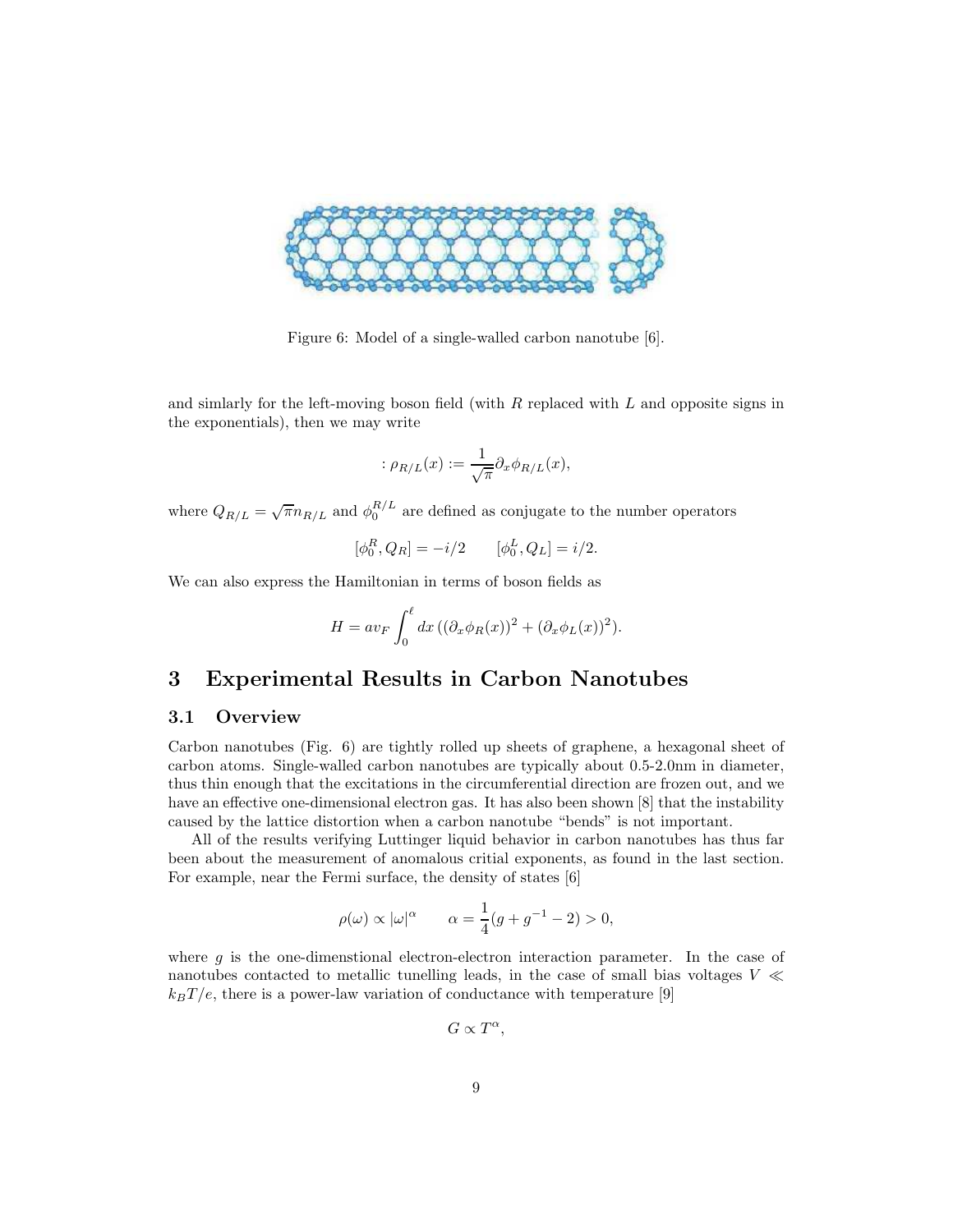

Figure 7: A bundle of single-walled carbon nanotubes observed via tunelling electron microscopy [8].

and for high bias voltages  $V \gg k_B T/e$  there is a power-law variation of (differential) conductance with bias voltage

$$
dI/dV \propto V^{\alpha},
$$

where  $\alpha$  depends on whether the nanotube was contacted to its bulk or end as

$$
\alpha = \begin{cases} \frac{1}{8}(g + g^{-1} - 2) & \text{bulk} \\ \frac{1}{4}(g^{-1} - 1) & \text{end} \end{cases}.
$$

#### 3.2 Photoemission Spectroscopy

In this experiment, Ishii et. al. [8], measured the photoemission spectra from a synchrotron source of ropes of carbon nanotubes grown by laser ablation. A bundle of these ropes is shown in Fig. 7 These carbon nanotubes were determined to have apporximately the same diameter. The results for observed photoemission spectra and calculated photoemission and density-of-state data for the Tomonaga-Luttinger-Liquid model is given in Fig. 8

#### 3.3 Electron Transport

In another experiment, Bockrath et. al. [9], measured the anomalous Luttinger liquid critial exponents for how conductivity in a single-walled carbon nanotube scales with temperature and bias voltage. The nanotubes were contacted using two different methods. The leads were defined via electron-beam lithography either before or after the deposition of nanotubes from a dichloroethane solution. Hence the chromium/gold leads may be on top or on bottom of the nanotubes. Only nanotubes with well-defined periodic Coloumb blockade at low-temperatures were used because this indicated the presence of a single *quantum dot* [9].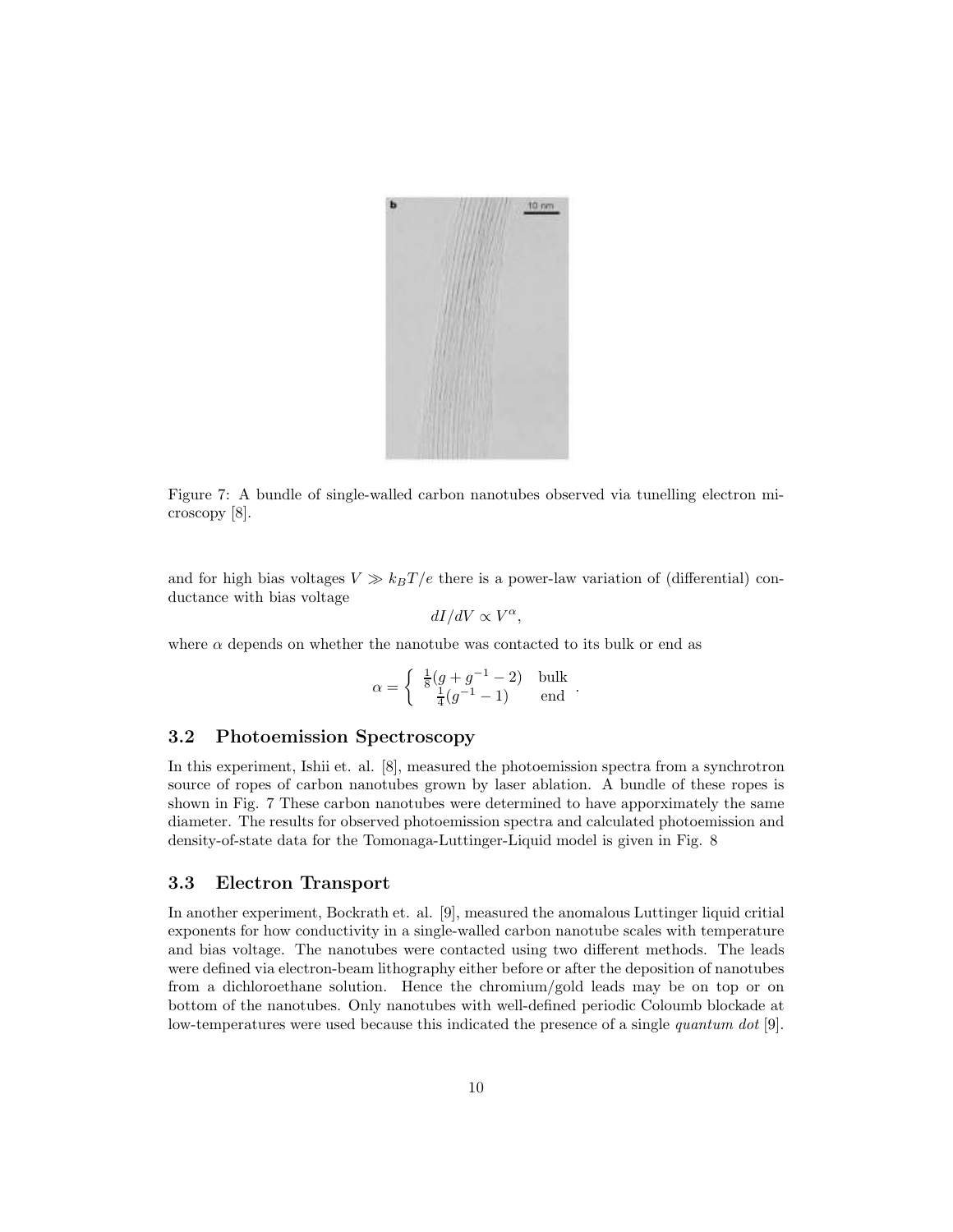

Figure 8: Observed and calculated photoemission spectra and density-of-states. The exponent determined here is  $\omega = 0.46$  [8].

In Fig. 9 the conductance versus bias voltage it shown. The conductance is scaled by a temperature-dependent prefactor, based on theory, so that curves at different temperatures can be compared. The power law is readily evident from this log-log plot.

# References

- [1] D Senechal, An introduction to bosonization, arXiv:cond-mat/9908262v1 (1999)
- [2] S Tomonaga, Remarks on Bloch's Method of Sounds Waves applied to Many-Fermion Problems, Prog Theor Phys 5, 4 (1950)
- [3] JM Luttinger, An exactly soluable model of a many-fermion system, *J Math Phys* 4, 9 (1963)
- [4] DC Mattis, EH Lieb, Exact Solution of a Many-Fermion System and Its Associated Boson Field, J Math Phys 6, 2 (1965)
- [5] FDM Haldane, 'Luttinger liquid theory' of one-dimension quantum fluids: I. Properties of the Luttinger model and their extension to the general 1D interacting spinless Fermi gas, J Phys C: Solid State Phys 14, 2585 (1981)
- [6] S Eggert, A pedestrian approach to bosonization, arXiv:cond-mat/0807.0003v2 (2007)
- [7] F Anfuso and S Eggert, Luttinger liquid in a finite one-dimensional wire with box-like boundary conditions, *Phys Rev B* 68 241301(R)  $(2003)$